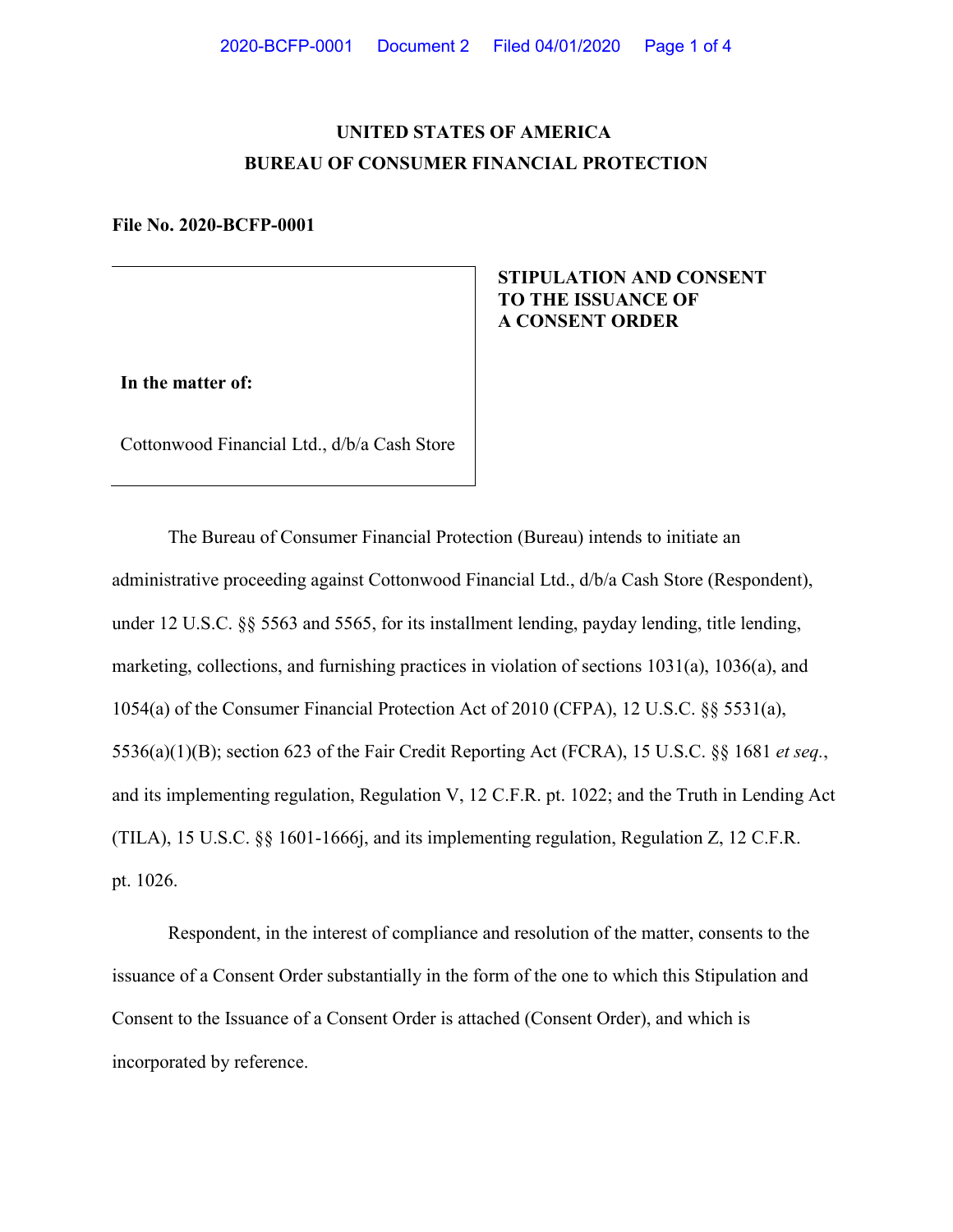In consideration of the above premises, Respondent agrees to the following:

## **Jurisdiction**

1. The Bureau has jurisdiction over this matter under sections 1053 and 1055 of the CFPA, 12 U.S.C. §§ 5563, 5565.

## **Consent**

- 2. Respondent agrees to the issuance of the Consent Order and admits the facts necessary to establish the Bureau's jurisdiction over Respondent and the subject matter of this action.
- 3. Respondent agrees that the Consent Order will be deemed an "order issued with the consent of the person concerned" under 12 U.S.C.  $\S$  5563(b)(4), and agrees that the Consent Order will become a final order, effective upon issuance, and will be fully enforceable by the Bureau under 12 U.S.C. §§ 5563(d)(1) and 5565.
- 4. Respondent voluntarily enters into this Stipulation and Consent to the Issuance of a Consent Order.
- 5. The Consent Order resolves only Respondent's potential liability for law violations that the Bureau asserted or might have asserted based on the practices described in Section IV of the Consent Order, to the extent such practices occurred before the Effective Date and the Bureau knows about them as of the Effective Date. Respondent acknowledges that no promise or representation has been made by the Bureau or any employee, agent, or representative of the Bureau, about any liability outside of this action that may have arisen or may arise from the facts underlying this action or immunity from any such liability.
- 6. Respondent agrees that the facts described in Section IV of the Consent Order will be taken as true and be given collateral estoppel effect, without further proof, in any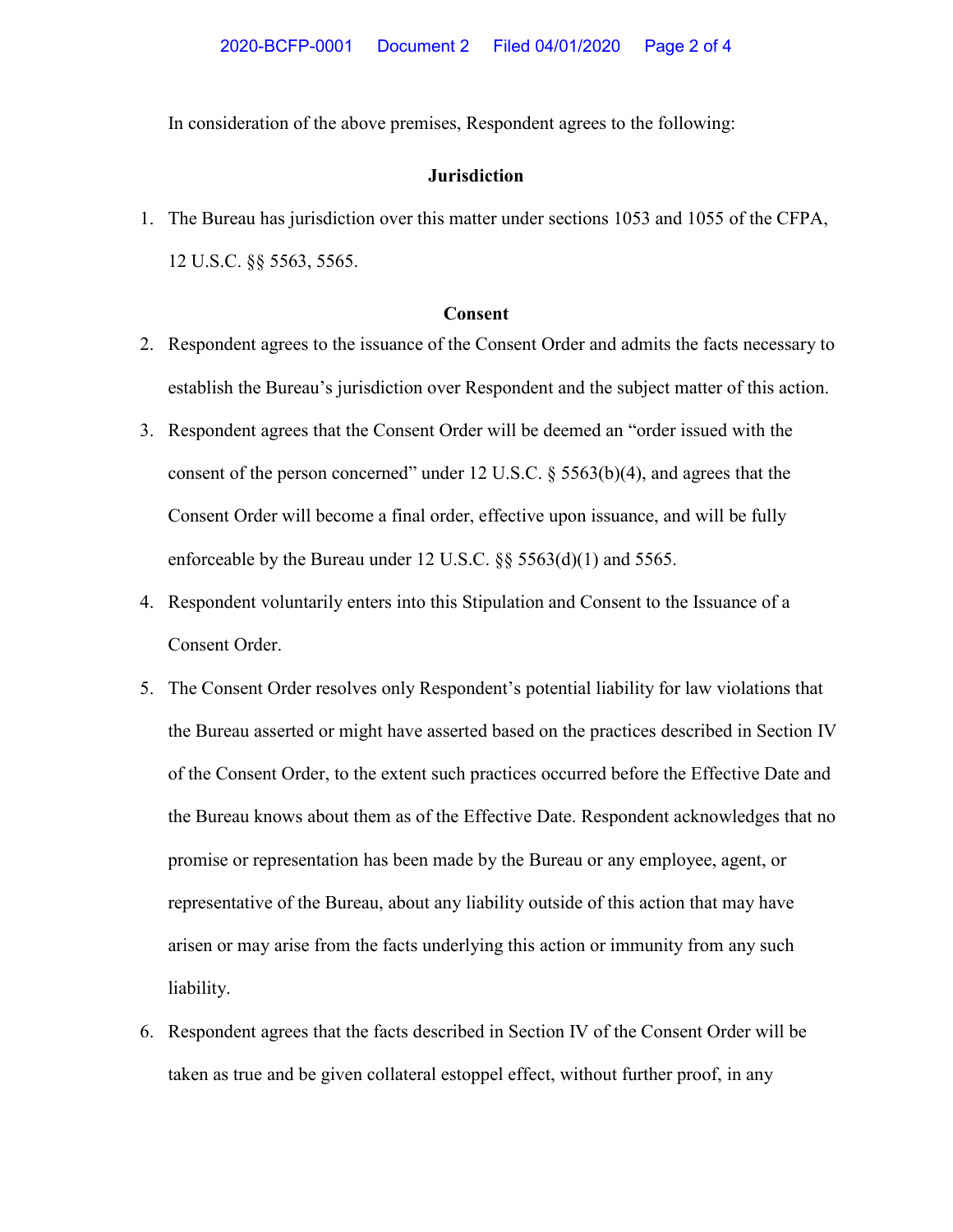proceeding before the Bureau to enforce the Consent Order, or in any subsequent civil litigation by the Bureau to enforce the Consent Order or its rights to any payment or monetary judgment under the Consent Order.

- 7. The terms and provisions of this Stipulation and the Consent Order will be binding upon, and inure to the benefit of, the parties hereto and their successors in interest.
- 8. Respondent agrees that the Bureau may present the Consent Order to the Bureau Director for signature and entry without further notice.

## **Waivers**

- 9. Respondent, by consenting to this Stipulation, waives:
	- a. Any right to service of the Consent Order, and agrees that issuance of the Consent Order will constitute notice to the Respondent of its terms and conditions;
	- b. Any objection to the jurisdiction of the Bureau, including, without limitation, under section 1053 of the CFPA, 12 U.S.C. § 5563;
	- c. The rights to all hearings under the statutory provisions under which the proceeding is to be or has been instituted; the filing of proposed findings of fact and conclusions of law; proceedings before, and a recommended decision by, a hearing officer; all post-hearing procedures; and any other procedural right available under section 1053 of the CFPA, 12 U.S.C. § 5563, or 12 CFR Part 1081;
	- d. The right to seek any administrative or judicial review of the Consent Order;
	- e. Any claim for fees, costs or expenses against the Bureau, or any of its agents or employees, and any other governmental entity, related in any way to this enforcement matter or the Consent Order, whether arising under common law or